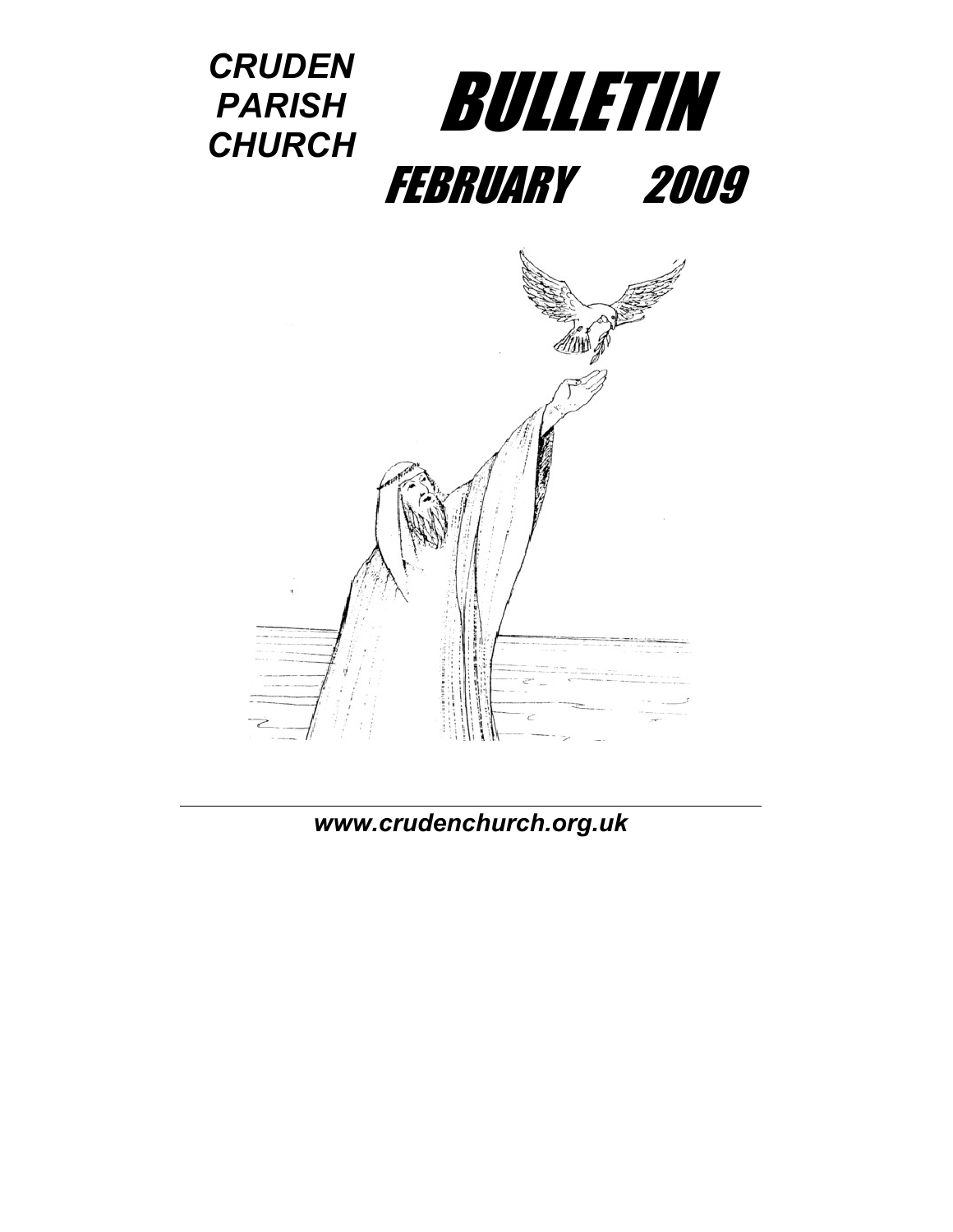

# **FEBRUARY 2009**

### EACH WEEK

Sundays 10 am Children's Sunday Club in the Church & Stables

| Sunday 1st      |                      | MORNING SERVICE<br>followed by Adult Sunday School 11.30 am              | $10.00$ am            | Church<br>Church     |
|-----------------|----------------------|--------------------------------------------------------------------------|-----------------------|----------------------|
| Wednesday 4th   | $\mathcal{A}$        | Coffee and Chat<br><b>Choir Practice</b>                                 | $10.30$ am<br>7.30 pm | Hall<br>Hall         |
| Sunday 8th      |                      | MORNING SERVICE<br>followed by Adult Sunday School 11.30 am              | $10.00$ am            | Church<br>Church     |
| Monday 9th      | $\ddot{\phantom{a}}$ | Watch and Talk Group                                                     | $7.30 \text{ pm}$     | Burnview, Cruden Bay |
| Wednesday 11th: |                      | Presbyterial Council at Cruden Church – Youth for Christ 7.30 pm         |                       |                      |
| Thursday 12th   | $\sim$ 1             | Walking Group Planning Meeting 7.30 pm                                   |                       | Hall                 |
| Sunday 15th     | ÷                    | <b>MORNING SERVICE</b><br>including celebrating the Sacrament of Baptism | $10.00$ am            | Church               |
|                 |                      | followed by Adult Sunday School 11.30 am                                 |                       | Church               |
| Monday 16th     | $\mathbb{C}$         | Kirk Session                                                             | $7.30 \text{ pm}$     | Hall                 |
| Wednesday 18th: |                      | <b>Choir Practice</b>                                                    | $7.30 \text{ pm}$     | Hall                 |
| Sunday 22nd     |                      | MORNING SERVICE<br><b>ANNUAL THINKING DAY SERVICE</b>                    | $10.00$ am            | Church               |
|                 |                      | followed by Adult Sunday School 11.30 am                                 |                       | Church               |
| Monday 23rd     |                      | The Guild "Quiz Time"                                                    | $7.30 \text{ pm}$     | Hall                 |

THE NEXT ISSUE OF THE BULLETIN WILL COME OUT ON **22 FEBRUARY**. Copy for inclusion to be handed in to the Manse as soon as possible.

### **COFFEE and CHAT** CHURCH HALL WEDNESDAY 4 MARCH 10.30 am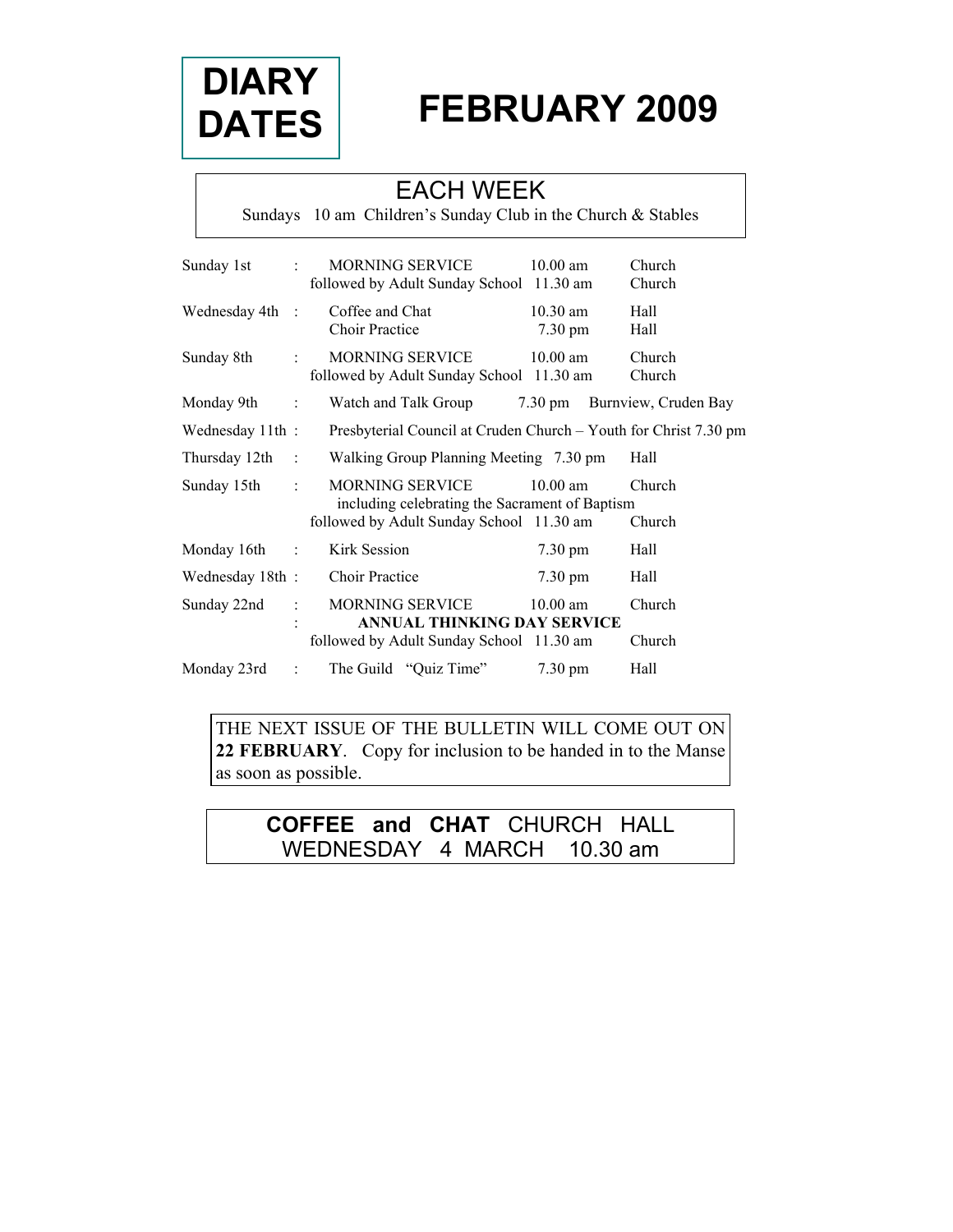# **PARISH REGISTER**

\*(denotes church member)

### **DEATHS**

\*Miss Charlotte Simpson, 12 Quarry Road, Hatton. \*Mrs Margaret Clyne, 8 Cantlay Court, Cruden Bay

# COMING IN MARCH

ANNUAL STEWARDSHIP CAMPAIGN Once again, with the March Bulletin will come the annual commitment card for members. Within the first three weeks of March, these cards will be collected by a church visitor. Please show your support to the church by returning a card.

MORE DETAILS NEXT MONTH

**WORLD DAY OF PRAYER Friday 6 March** 

St James' Episcopal Church 7 pm The service for 2009 "In Christ There Are Many Members, Yet One Body"

was prepared by Christian women of Papua New Guinea

## **ANNUAL STATED MEETING**  CRUDEN PARISH CHURCH

**Sunday 8 March 2009**  (as part of the morning service beginning at 10 am) PRESENTATION OF ACCOUNTS

ELECTION OF MEMBERS TO SERVE ON SESSION COMMITTEES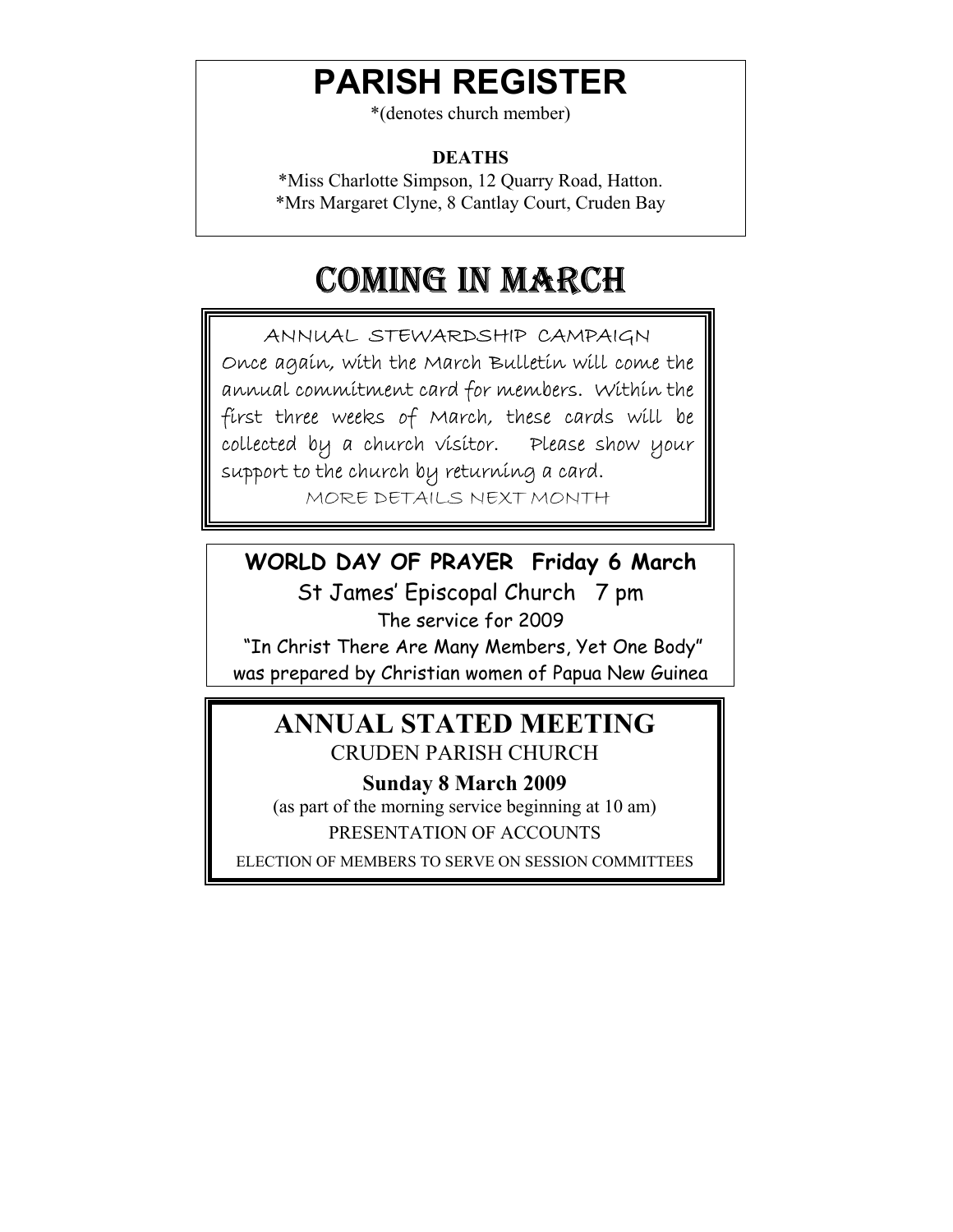# SUNDAY MORNING DUTIES 10 AM

| Date      | <b>Door</b>                   | <b>Flowers</b>         | <b>Teas</b>                                      | <b>Children</b>                                                                                  |
|-----------|-------------------------------|------------------------|--------------------------------------------------|--------------------------------------------------------------------------------------------------|
| 1<br>Feb  | Iris Durno<br>Sandy Beedie    | <b>Beatrice Fawkes</b> | Rosemary Reid<br>Anne Cady                       | Katherine Hyman<br>Maureen Reid<br>C or S Skinner<br>Joyce Fowlie<br>Charlotte Lamb              |
| 8<br>Feb  | Sandy Smith<br>Margaret Adams | Jean Beedie            | Mary Bratton<br>Elma Cumming                     | Karla Buswell<br>Marie Forsyth<br><b>Brenda Cadger</b><br>Sharon Rennie<br>Charlotte Lamb        |
| 15<br>Feb | Sandy Smith<br>Margaret Adams | Jean Beedie            | Doreen Buchan<br>Sharon Rennie                   | No Junior Church                                                                                 |
| 22<br>Feb | Isobel Young<br>Jack Young    | <b>Betty Forrester</b> | Liz Carnie<br>Iris Durno                         | Katherine Hyman<br>Maureen Reid<br>S or C Skinner<br>Mary Bratton<br>Charlotte Lamb              |
| 1<br>Mar  | Isobel Young<br>Jack Young    | Mary Esson             | Kathleen Craig<br>Mary Coutts                    | Karla Buswell<br>Marie Forsyth<br><b>Brenda Cadger</b><br><b>Sharon Rennie</b><br>Charlotte Lamb |
| 8<br>Mar  | John Lamb<br>Wilma Moir       | Mary Bratton           | Dorothy Cruickshank<br>Margaret Jamieson         | Katherine Hyman<br>Maureen Reid<br>S or C Skinner<br>Helen Smith<br>Charlotte Lamb               |
| 15<br>Mar | John Lamb<br>Wilma Moir       | Atholene Ritchie       | Margaret Adams<br>Lewis McKechnie                | Karla Buswell<br>Marie Forsyth<br><b>Brenda Cadger</b><br>Mary Bratton<br>Charlotte Lamb         |
| 22<br>Mar | Anne McNaughton<br>Mary Esson | Jean Beedie            | Marilyn Samways<br>Maureen McKenzie              | Katherine Hyman<br>Maureen Reid<br>S or C Skinner<br>Joyce Fowlie<br>Charlotte Lamb              |
| 29<br>Mar | Anne McNaughton<br>Mary Esson | Maureen McKenzie       | <b>Beatrice Fawkes</b><br><b>Betty Forrester</b> | Karla Buswell<br>Marie Forsyth<br><b>Brenda Cadger</b><br>Sharon Rennie<br>Charlotte Lamb        |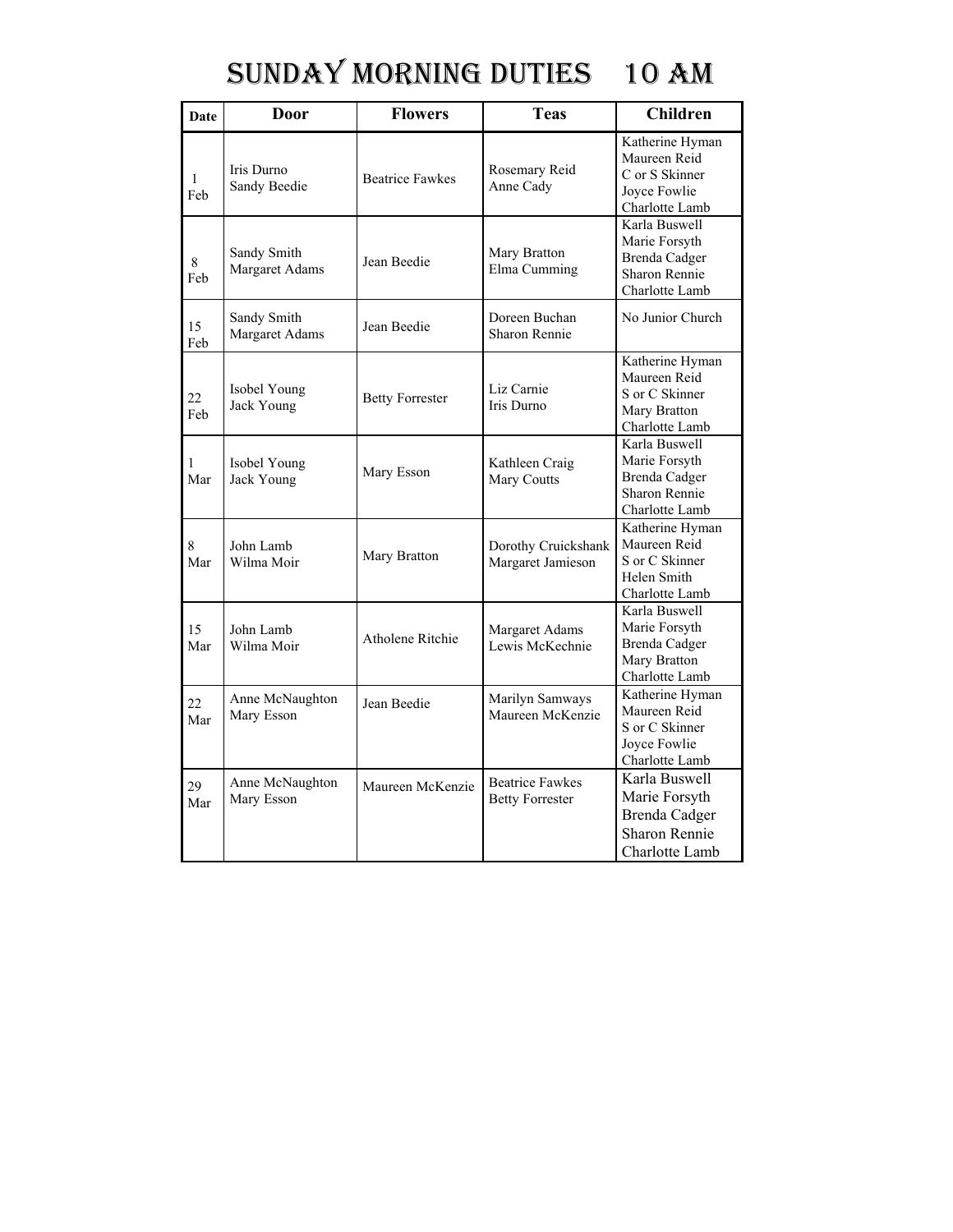### FROM THE M INISTER 22 January 2009

#### Dear Friends

#### **The dream becomes reality**

The inauguration of the first black American President was truly a momentous occasion for the whole world. Those of us with long enough memories to remember watching the struggle of black Americans in the 1960's under the leadership of the charismatic Martin Luther King can appreciate how the world has changed on the other side of the Atlantic.

At the time, I don't think I fully appreciated the extreme racism of so many white Americans some of whom took the view that a black life was of no value and they were free to end it if they wanted. When, in our own time, we want to criticise extreme Muslims, we should remember the hate and violence of those who were bible believing, church going Christians not that long ago! Extremism in any shape and form is totally unacceptable and our culture and faith background has had its fair share. We have no reason to believe that in this respect white Christianity has a superior record.

What has happened in the USA shows that nothing is ever written in stone and that things do change. The younger people involved in the Civil Rights movement could never have imagined what they would see in their own lifetime. What joy must have been theirs when Barak Obama became President of the United States in a ceremony which gave God his due place

#### **Sharing in the leading of worship**

I am delighted that a number of the elders who have undertaken some training in worship leading will be involved for 8 weeks through to the middle of March. I have asked them to lead us in the prayers and read the scriptures at our morning services. I am sure that those attending church will welcome listening to a different voice and so will offer the elders their encouraging support.

Your friend and minister

Rodges Neilso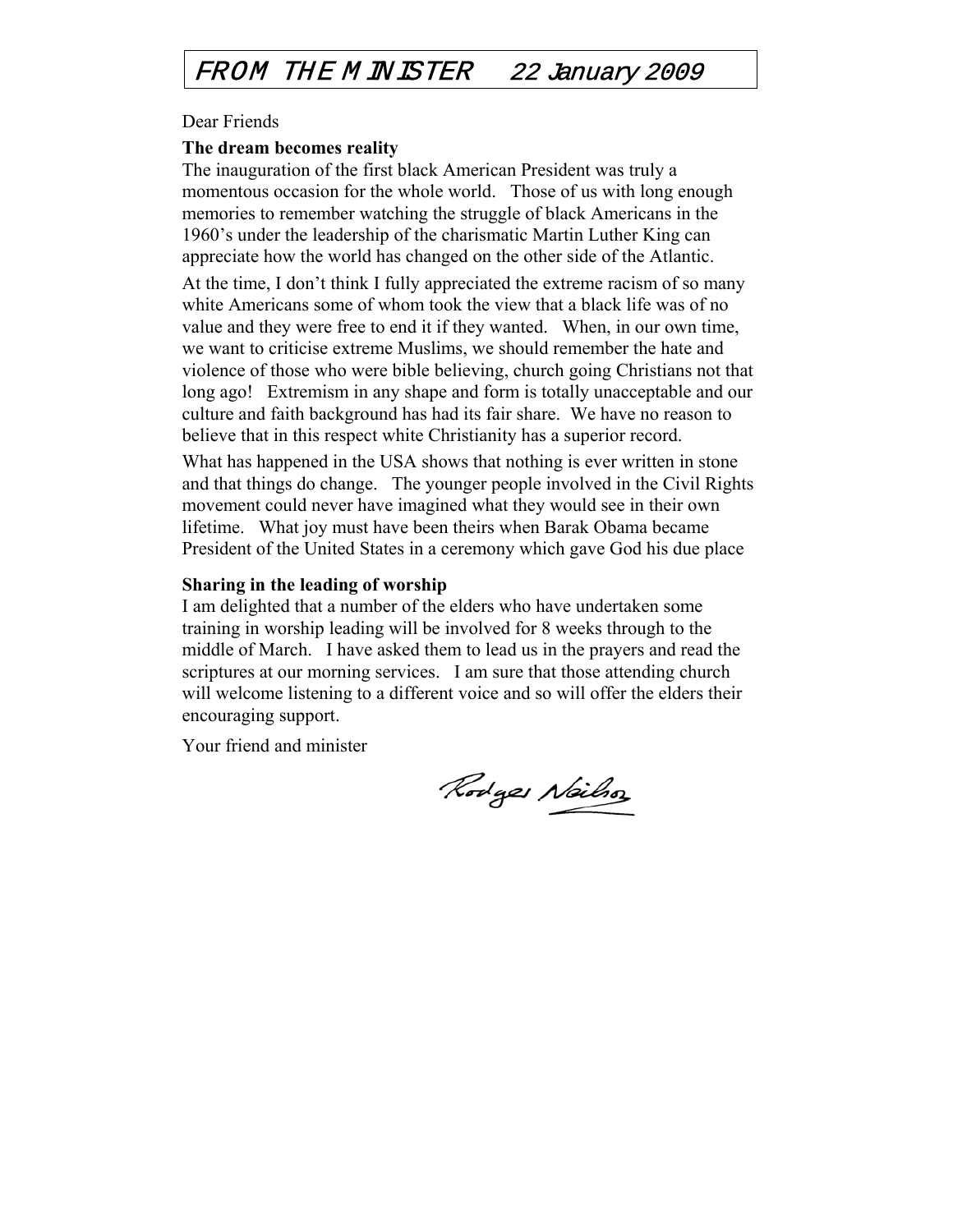

to **Mrs HelenThomson, 15 Castle Road, Cruden Bay** who will be celebrating her 90th Birthday this month.

The minister would welcome, in writing please, any news for this feature in the Bulletin

## ADULT SUNDAY SCHOOL

*Many things in life are uncertain, and is often difficult for people to accept God's promises without having doubts. Doubts are a normal part of life, but Christians can know that their awareness of and faith in God will give them the ability to weather the storms and doubts they face on life's journey. Is it possible to really trust God to keep his promises? How can you know for sure that God really loves and cares for you?* 

DEALING WITH DOUBT is a series of Adult Sunday School sessions starting **on February 1st** when we shall consider this topic under the headings

- 1. Can We Be Sure? 2. Put Firm Foundation
- 3. The Unending Battle 4. Our Constant Helper
- 5. Strength for Each Day 6. Suffering and Loss

**February 1st at 11.30 am in Cruden Parish Church and for the following 5 Sundays.**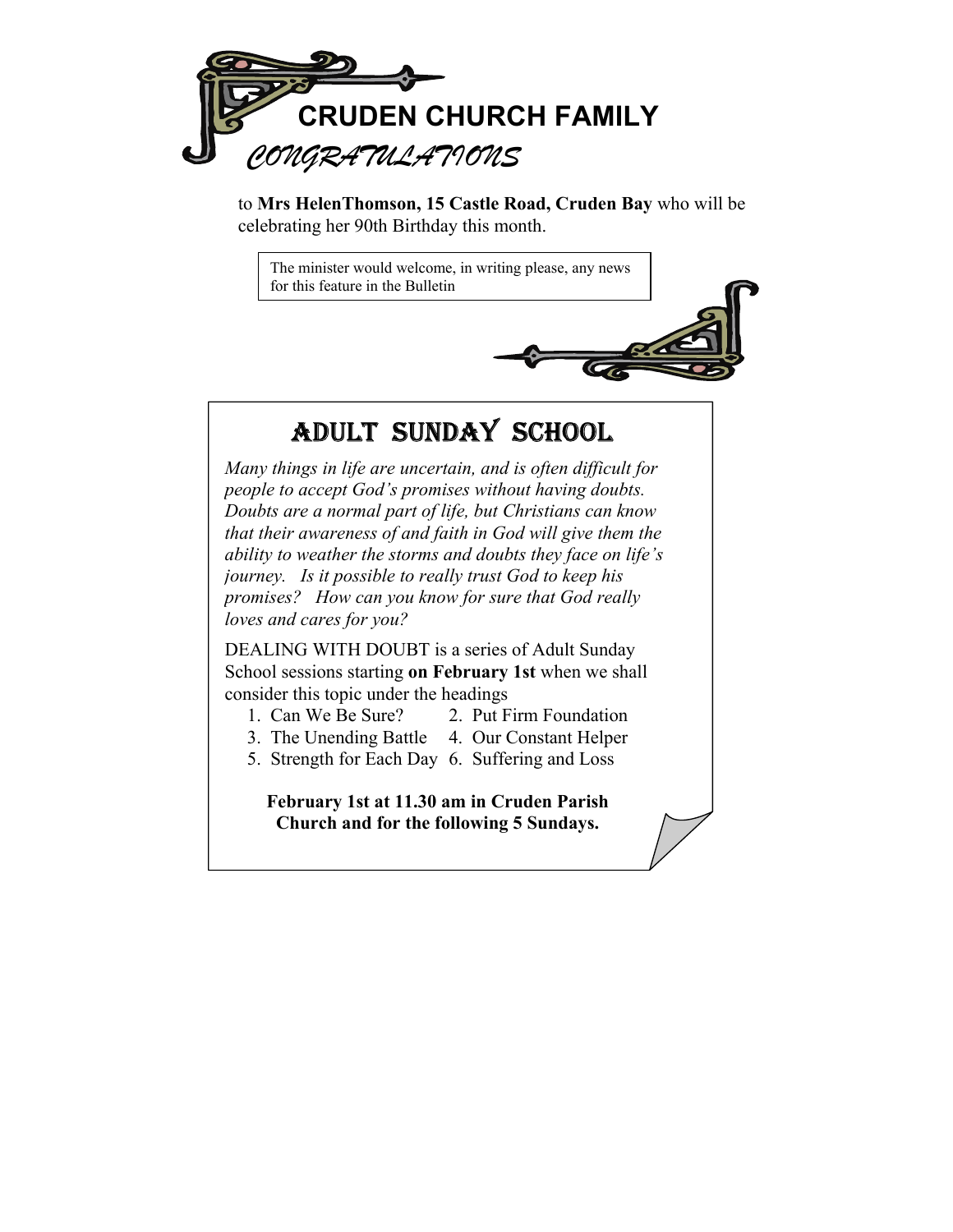## GLEANINGS FROM A STUDY LEAVE NOTEBOOK

The first thing that really matters in any service is atmosphere.

\_\_\_\_\_\_\_\_\_\_\_\_\_\_\_\_\_\_\_\_\_\_\_\_\_\_\_\_

#### **Advice for Preachers**

When we preach doctrine it should not be like dissecting a corpse but in such a way that shows our beliefs are real and living, the affirmations of the soul.

> *We are preaching for divine results, for a verdict for God.*

Earnestness or intensity is a commanding note in all preachers. It must arise naturally out of the message.

> *Emotion has a place in our preaching, provided we give it restraint and dignity. Humour should only be used with a delicate touch.*

Not to be heard is as bad as not being understood.

In the relation of an individual believer to Jesus there is implied a definite relation of love and service tov all other believers and to the needy world.



## **THANKS**

Once again, Cruden Church is grateful to Mr Alistair Bain, Longside for agreeing to audit our church accounts this year along with Shonah Taylor.

## THE GUILD

For the Guild meeting on **Monday 23rd February,** we will be having a Quiz Night. As always, you will be made most welcome at the Church Hall at 7.30 pm.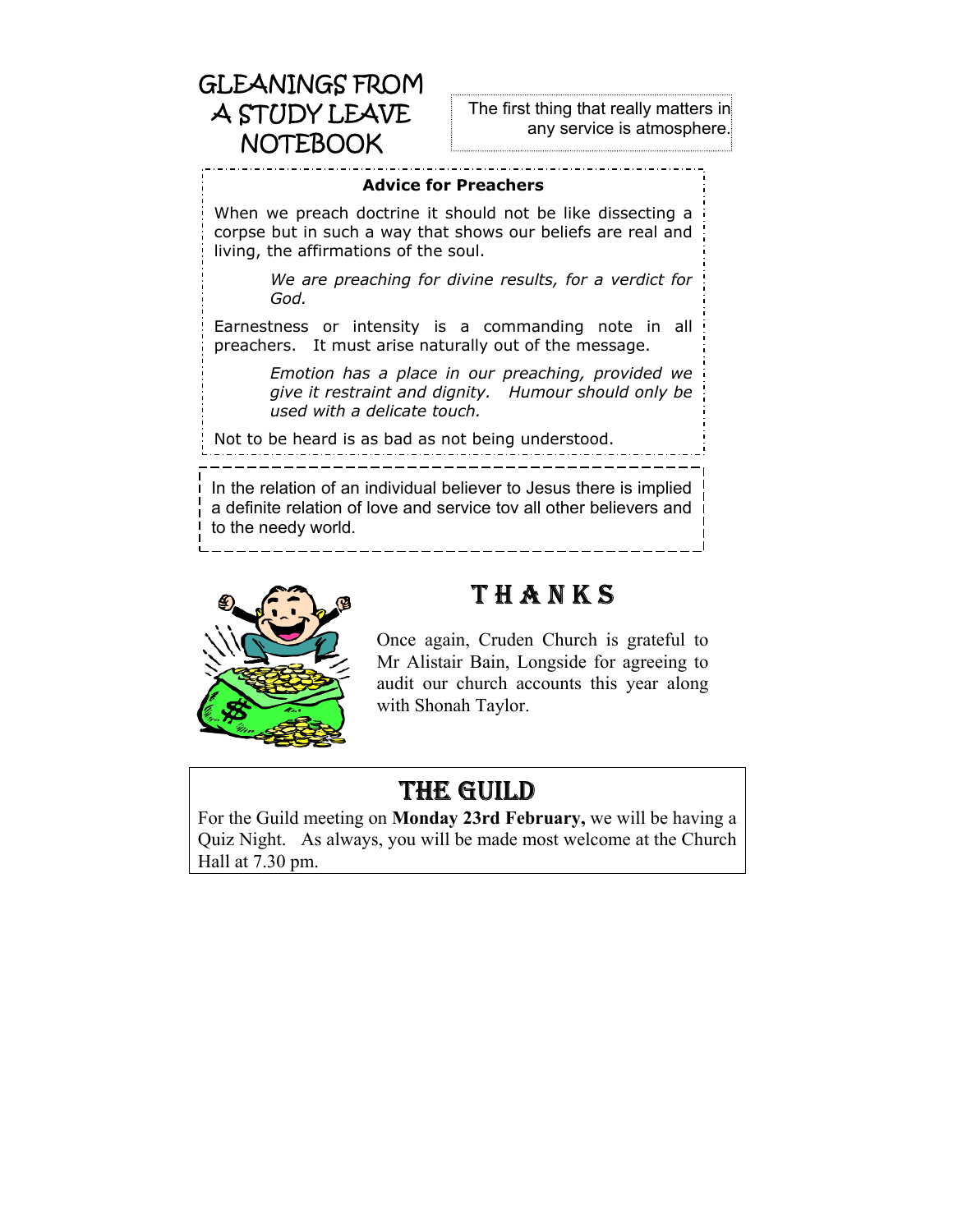## WATCH AND TALK GROUP

The January DVD was a film made by Anthony Thomas on the origin and teachings of the Qur'an (Koran). It is an extremely interesting DVD but almost impossible to write a report about.

The interpretation of the Qur'an varies in so many ways from country to country and knowing what one is supposed to believe and understand is not only difficult but very contradictory Where, in some cases people believe in forgiveness, others believe in "an eye for an eye". Many such comparisons can be highlighted throughout the Islamic faith making it impossible to know exactly where the teachings of the Qur'an are leading it's followers.

The next meeting will be on Monday 9 February at the home of Mrs Marilyn Samways, Cruden Bay, at 7.30 pm. All interested in joining the group will be made very welcome. We shall watch the final part of this DVD which apparently deals with women's position in the world according to the Qur'an - that should be interesting!

*Jenny McGarrol* 

Those using WFO envelopes should ensure they are using the current year's envelopes and not last year's. It is also most helpful when people DO NOT return a batch of envelopes but put all their contents into one envelope, marking on it the amount enclosed. **THANK YOU.** 



#### WANTED

Someone prepared to sit at a computer and enter data into a lot of forms. If interested please phone the Minister (841229) for further information.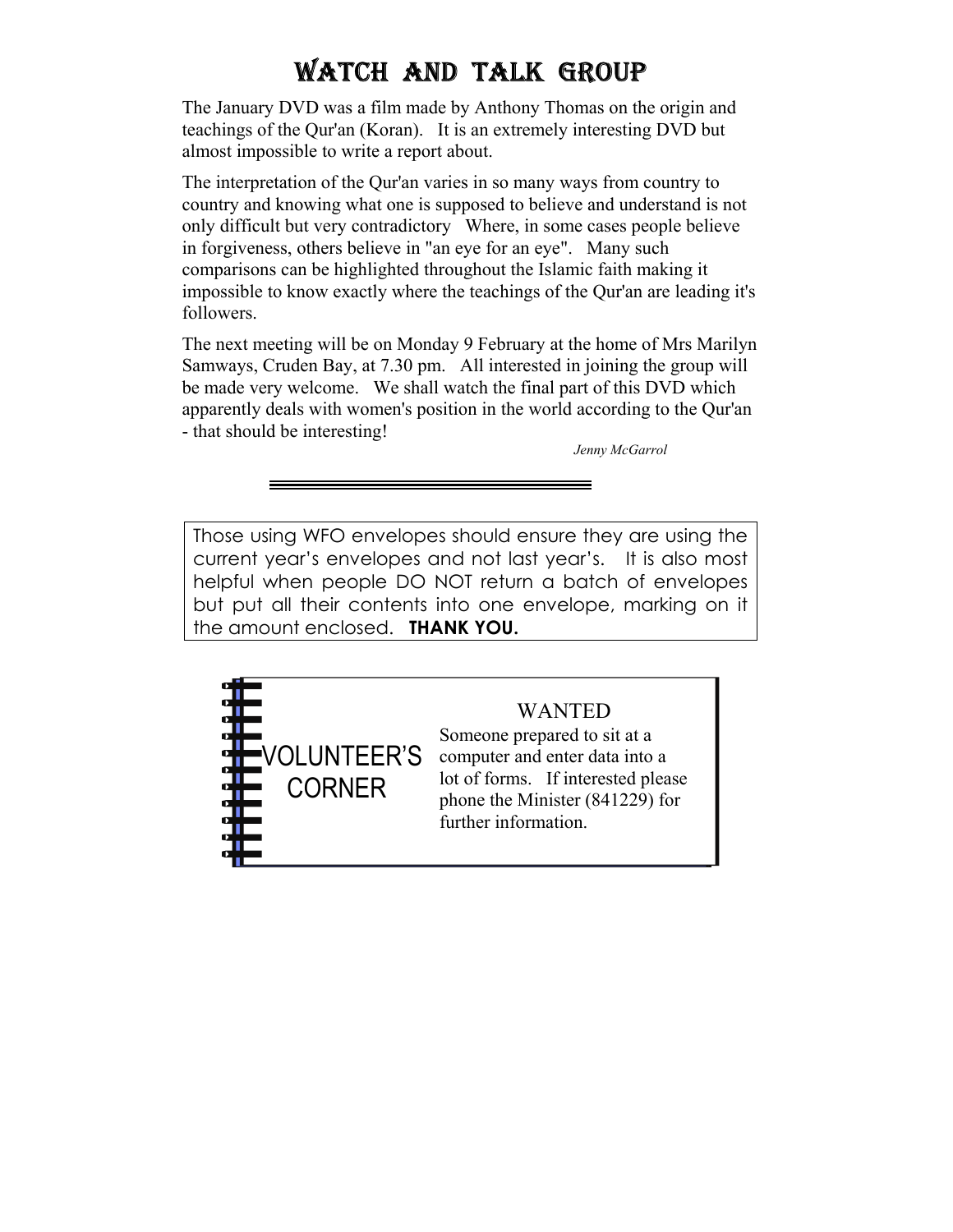## CRUDEN CHURCHES WALKING GROUP

A highlight for the Walking Group this year was the carol singing they organised round the two villages of Hatton and Cruden Bay. A troop of 28 from the Parish Church, St James and the Congregational Church traversed around singing beneath lampposts to provide light. Unfortunately we did not manage to cover the whole of the villages but we did our best in a limited time. Thanks are due to all those who came to their door to wish us well and join in the singing, to Jim MacDonald who accompanied us with his guitar, to Alison Neilson for organising and promoting it all. The evening finished with mulled wine and mince pies generously provided by Muriel and Philip Cantlay at Uppermill. The weather was good, the singing was good, the company was good and the hospitality great. Above all, thank you to all the carol singers.

It was a stormy day when we walked around Ellon in January. Leaving the car park we turned left stopping at a small monument that commemorates the Moothill court where the Earls dispensed justice and collected rent. We then went around the glebe parkland and on to Castle Street where we viewed the deer park . Muriel Simmers told us of her school days at Ellon during the war years pointing out where the air raid shelter was located. We passed through the tree-lined avenue in McDonald Park and on to the railway line passing the Station Hotel, crossing Station Road and over the Ythan bridge, down the steps to the river bank and walking towards Ellon again taking the path under the new road bridge then up unto the Auld Brig which took us to the Buchan hotel where we had some refreshments.

The next walk is at Logie Buchan on 8 February, a short walk suitable for everyone, leaving the church hall at 12:15 pm.

**The Walking Group planning meeting is on Thursday 12 February at 7:30 pm in the church hall when we shall sit around drinking coffee, looking at leaflets and maps and decide where we want to walk in 2009. Everyone is welcome to come along and help plan another successful year.** 

*Robert Petticrew.* 

### **FEBRUARY HYMN BOOK - CH4**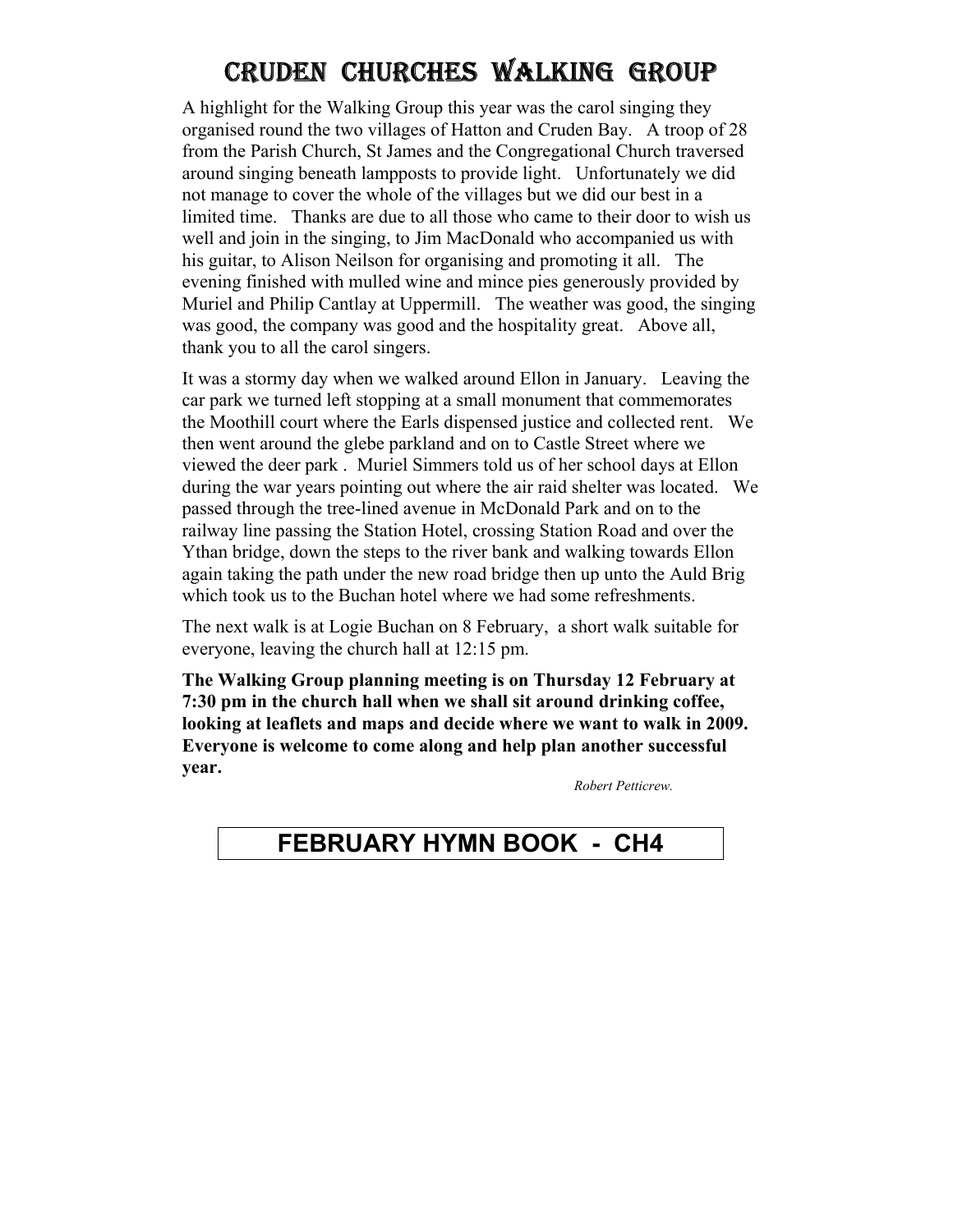# **LIFE:WORK** IN FEBRUARY'S ISSUE

**A Church for All** A series of articles on how the church caters for the disabled, including interviews with a wheelchair-bound elder and a minister who runs services for the learning disabled. The Rev Douglas Nicol, Secretary of the Mission and Discipleship Council, outlines some of the work going that is going on in the Kirk.

**Explain the Holy Ghost** Profile of Tony Phelps-Jones, director of mission and ministry for the Christian charity for the Learning Disabled, Causeway Prospects.

**Shawlands to Sarajevo** A remarkable partnership between a Scottish church and a church-run Sarajevo clinic.

**Ministry of Care** Jackie Macadam meets Scotland's first Parish Nurse.

**A Unique Hero** Christopher Reekie marks the bicentennial of the birth of Abraham Lincoln.

**The right time?** Gordon Jamieson argues for stewardship campaigns even in times of economic downturn.

**Grassroots credit** Patrick Hynes outlines an ecumenical microcredit project, in which the Church of Scotland invests, that helps entrepreneurs in India and worldwide.

**First Generation** John R Hume begins a new series on the Kirk's historic places of worship at the  $12<sup>th</sup>$  century Dalmeny Parish Church.

**Plus** – Our Presbyteries focuses on Ardrossan, all the regular columnists, news, letters, reviews and crosswords – all for just £1.60.

Anyone wishing to subscribe to this most interesting and informative magazine of the Church of Scotland should contact:

Mrs Isobel Young Tel: Cruden Bay 812360

### **CHRISTMAS OFFERING**

Thanks to the generosity of those attending our Watchnight and Christmas Day services, Erskine Hospital which cares for disabled servicemen and women will receive from Cruden Parish Church **£338.75**.